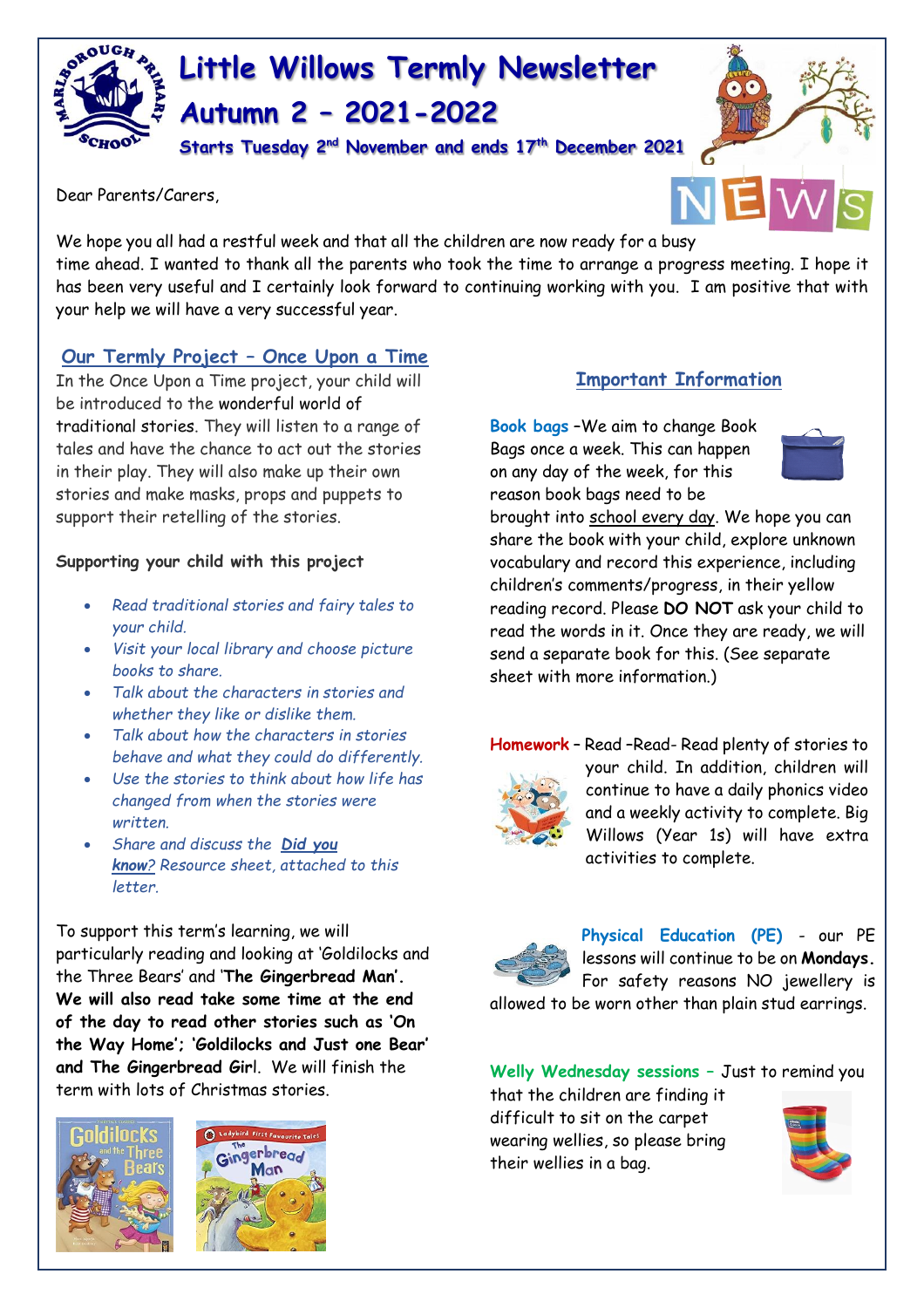#### **Resources Contribution** - will continue to ask for

a contribution **of £1**. As you know, this donation is used to provide your child with resources that have to be replaced frequently, for example: **play-dough, cooking ingredients, sensory materials like foam, gloop, gel, Welly Wednesday snack, etc**.



#### **Working in partnership with parents/carers.**

We recognise that children learn and develop well when there is a strong partnership between staff and parents and/or carers. For this, we would like to invite you again to join us for a Welly Wednesday session on Wednesday afternoons or on a Thursday morning for a cooking activity. Just let us know the day that suits you best.

In addition, we are looking for parents who would like to come and read to the children once a week preferably Tuesday or Thursday after 1.30pm. Again, just let us know when best suit you so we can make the arrangements.

### **Dojo and Website**

Our aim is to keep in continuous communication with you. To facilitate this, we encourage you to keep your Dojo connected and check the updates regularly. Additionally, we invite you to check our class page on the



website to see what we have been up to.

Thank you for your support and have an enjoyable first term,

Willow team  $\odot$ 

## **Important Dates**



**Parents evening second group**

Wednesday 3<sup>rd</sup> November

- **Little Willow Teddy Bear**  picnic - Thursday 4<sup>th</sup> November –bring a teddy.
- **Remembrance day** Thursday 11<sup>th</sup> November
- **School photos** Tuesday 9<sup>th</sup> November
- **Book day** Friday 12<sup>th</sup> November -Children wearing pyjama.
- **Anti-bullying Week** Children wear odd socks Monday 15h November.
- **Phonics Parents workshop**  Tuesday 16<sup>th</sup> November. (more information to come)
- **Christmas Dinner -** 9<sup>th</sup> December
- **@ Nativity Play** 15<sup>th</sup> and 16<sup>th</sup> December.
- **Last day -**17th December 1.00pm finish.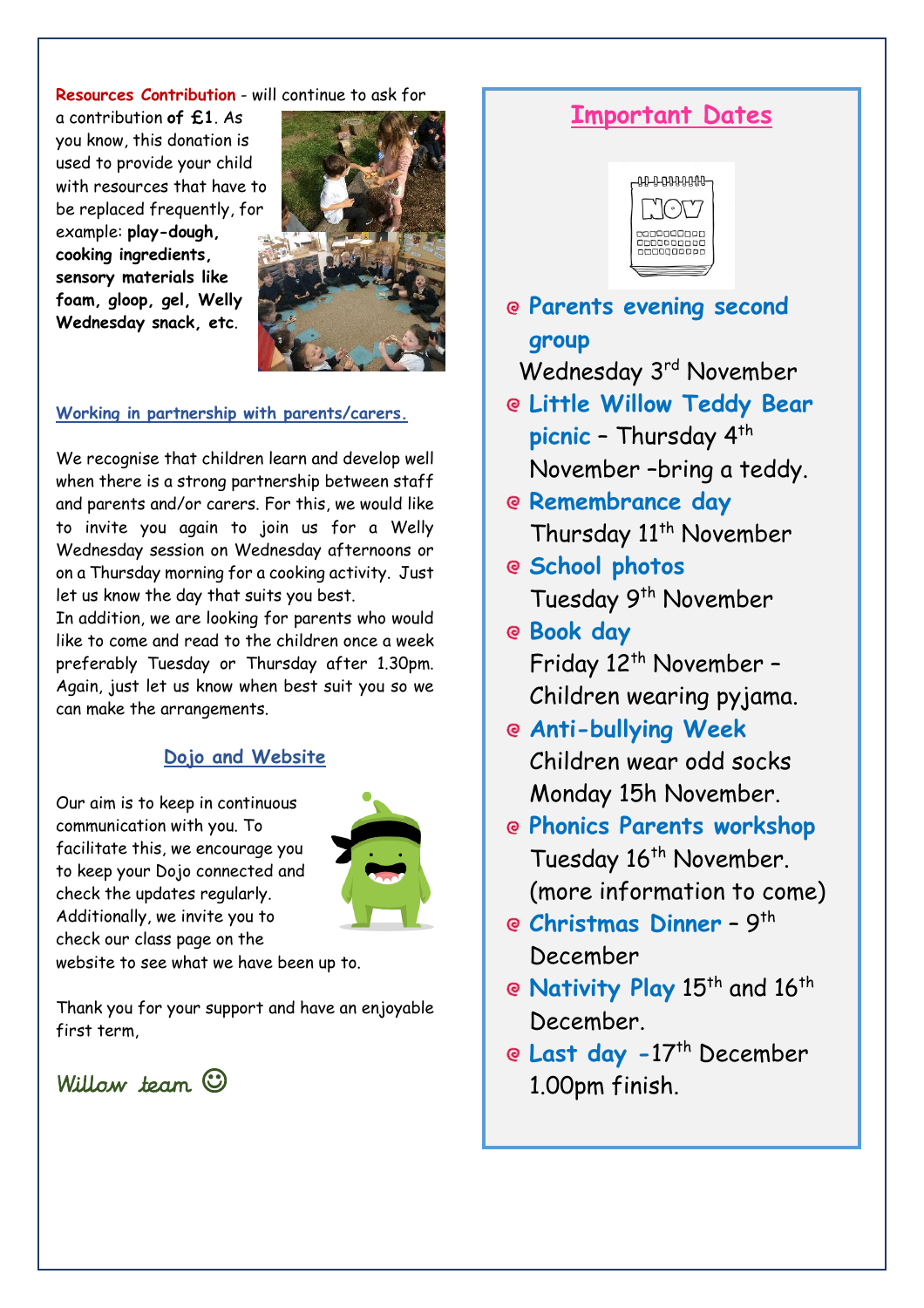# Ten top tips for reading stories to your child Make reading to your child feel like a treat. 1 Introduce each new book with excitement. Make it a special quiet time and cuddle up so both of you can 2 see the book. 3 Show curiosity in what you're going to read: Oh no! I think Arthur is going to get even angrier now. 4 Read the whole story the first time through without stopping too much. If you think your child might not understand something, model an explanation: Oh I think what's happening here is that... 5 Chat about the story: I wonder why he did that? Oh no, I hope she's not going to... I wouldn't have done that, would you? Avoid asking questions to test what your child remembers. 6 7 Link stories to your own experiences (e.g. This reminds me of...) Read favourite stories over and over again. 8 Get your child to join in with the bits they know. 9 Read with enthusiasm. Don't be embarrassed to try out different voices. Your child will love it. 10 Read with enjoyment. If you're not enjoying it, your child won't. ☆ ☆ 53